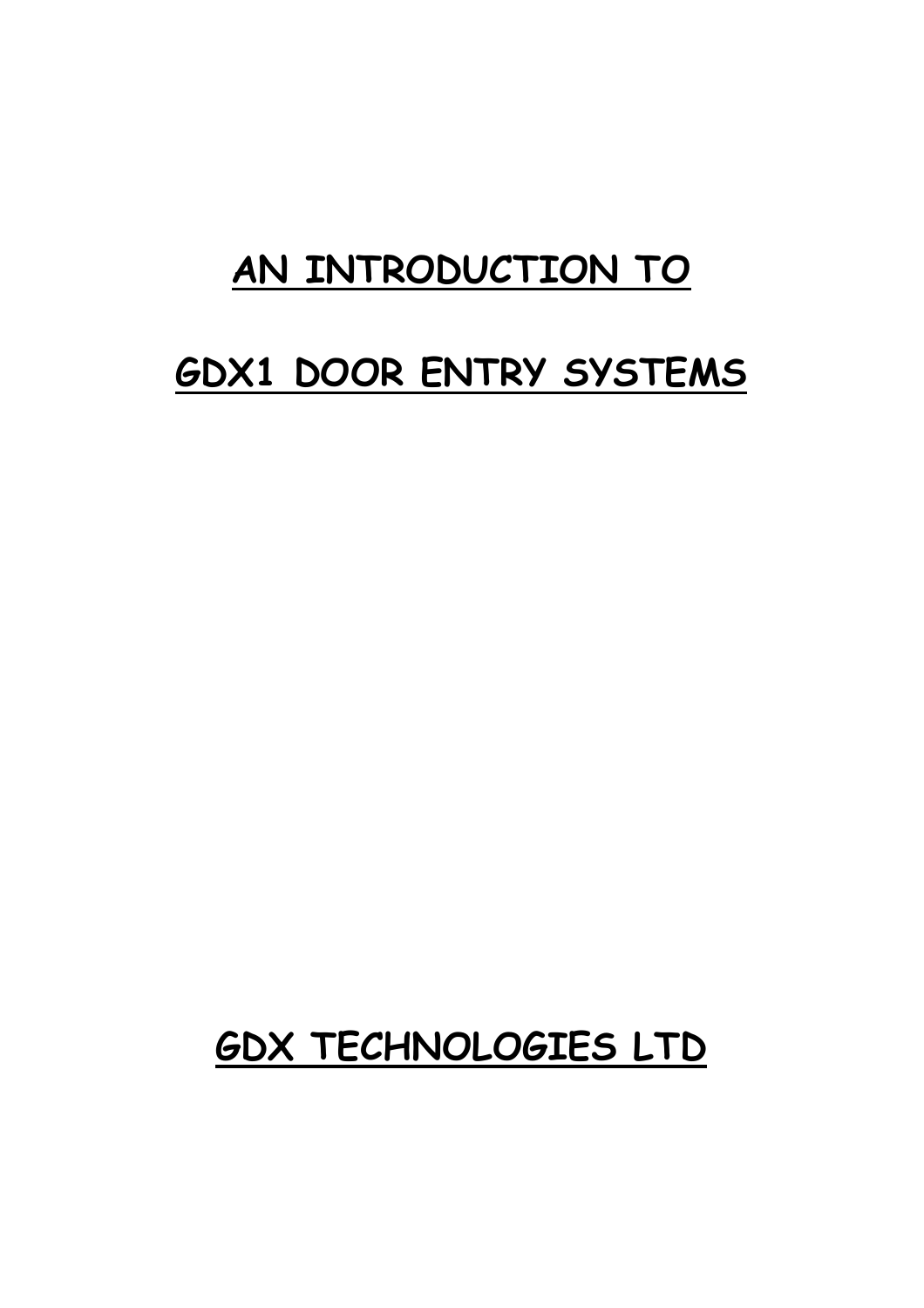This manual is issued for guidance only. Changes are periodically made to the product and these changes will be incorporated into subsequent editions of this manual. GDX Technologies Ltd shall not be liable for errors contained herein or for any consequential damages connected with the use of this material.

The copyright of this document and any associated drawings is the property of GDX Technologies Ltd, and is issued on the condition that it is not copied, reprinted or reproduced, either wholly or in part, without the prior consent in writing of GDX Technologies Ltd.

> GDX Technologies Ltd 61-63 Back Sneddon St Paisley, Renfrewshire. Scotland PA3 2DD

Tel : 0141 889 8800 Fax : 0141 889 2838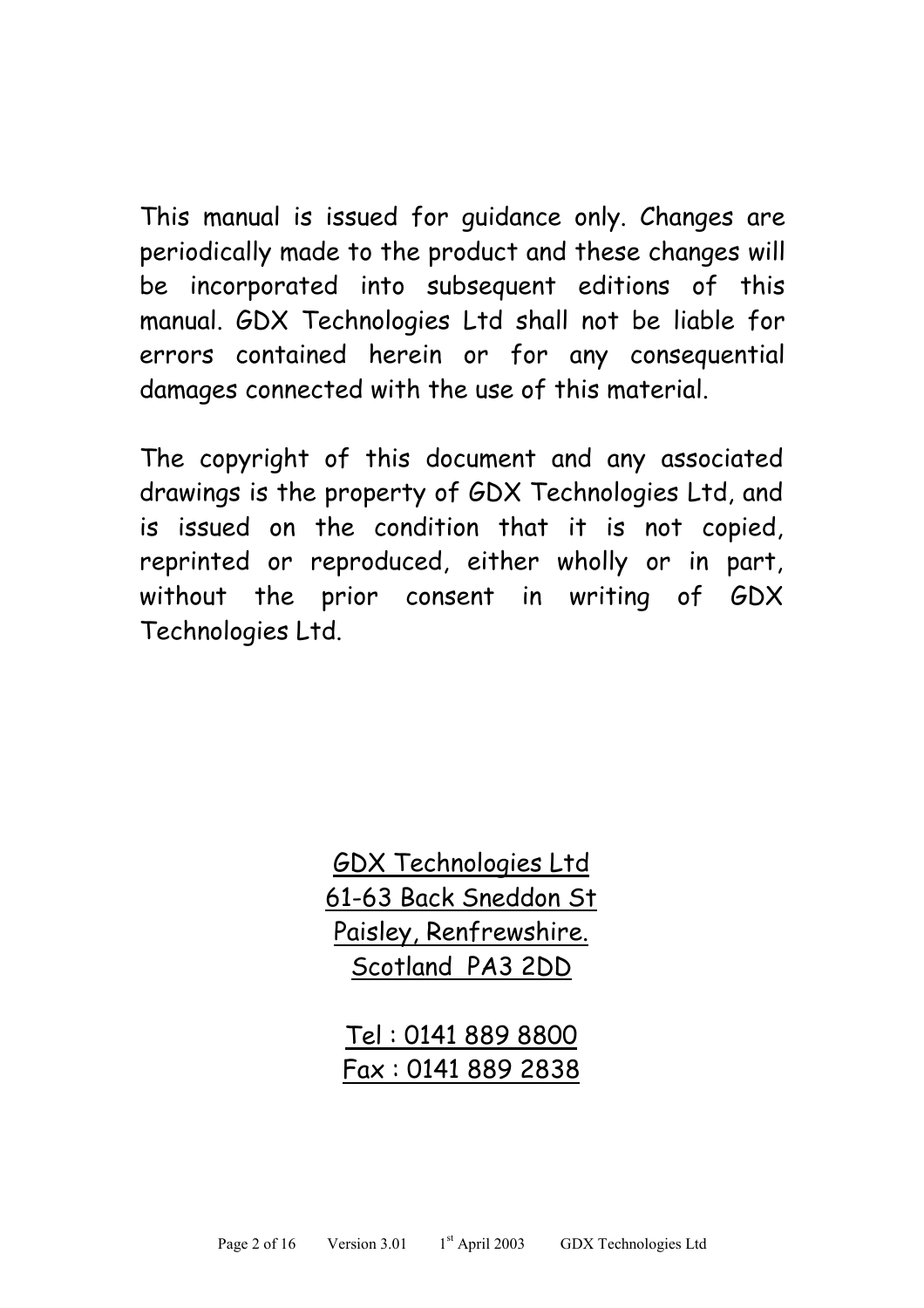# **Table Of Contents**

#### **INTRODUCTION**

#### **GENERAL DESCRIPTION.**

System Main System Control Rack Locks Telephone Connections Power Supply

#### **PROGRAMMING**

Service Periods Setting the Service Periods Normal Display Setting the Date/Time/Tone/Door Sense

#### **OPERATION**

Normal Operation Door Switch/PTE/Fire Switch Operation Service Operation Automatic BST/GMT Adjustment Set-up Requirements

# **TECHNICAL DETAILS**

Fault Finding Guide Connection Drawings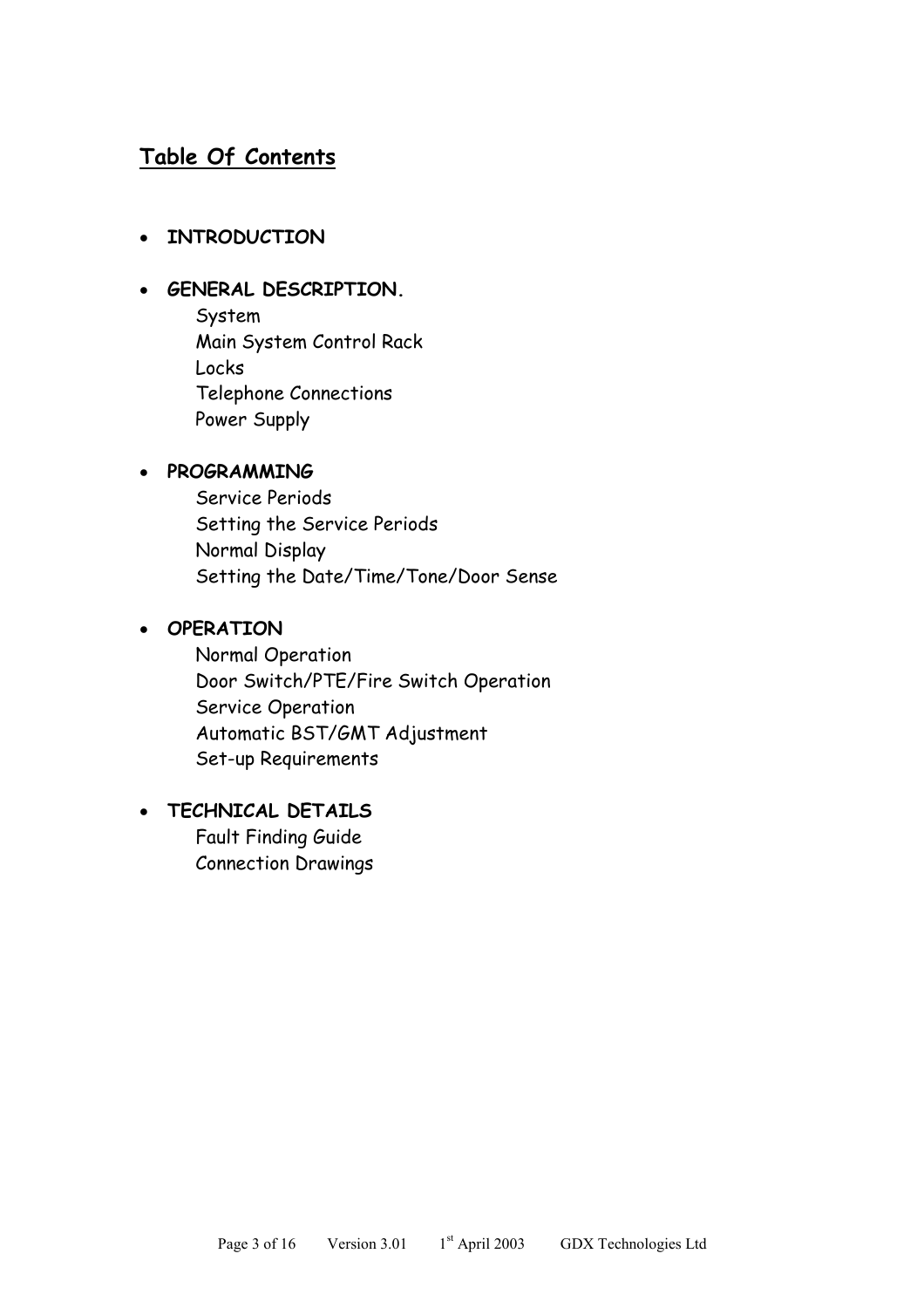### **INTRODUCTION**

The GDX1 Door Entry System (RBE68/3 Board) provides a low cost door entry system with excellent features. These features include automatic BST/GMT adjustment, five programmable Service Periods, one of which is day specific, optional Sunday Service, programmable Call tone and programmable Door Switch (PTE/Fire Switch) sense; all of which can be configured after installation and altered at any time. The system can also be configured, using links, to drive any of the three standard lock release units and to provide the option of Battery Backup. The links are nonsolder type miniature jumpers making set-up simpler and faster. The system is capable of operating with either an RBE210/2 GDX1 handset, an RBE210/3 'GDX' telephone, a 18229 new moulding tone handset or a Non Modified Comelit handset.

Note : The numbers quoted above are the PCB identification numbers printed on the PCB inside the handsets.

#### **GENERAL DESCRIPTION**

#### System

The complete basic GDX1 Type Door Entry system comprises of the following units :-

> Main System Control Rack Door Entry Panel Up to 18 Telephones Door Lock Release Unit Fire Switch/PTE

#### Main System Control Rack

The Main System Control Rack circuitry is based around an MC68HC705C8A Microcontroller IC and a DS12887 electronic timeclock IC Module. The DS12887 provides a non-volatile store for the microcontroller ensuring 100% recovery from power supply interrupts.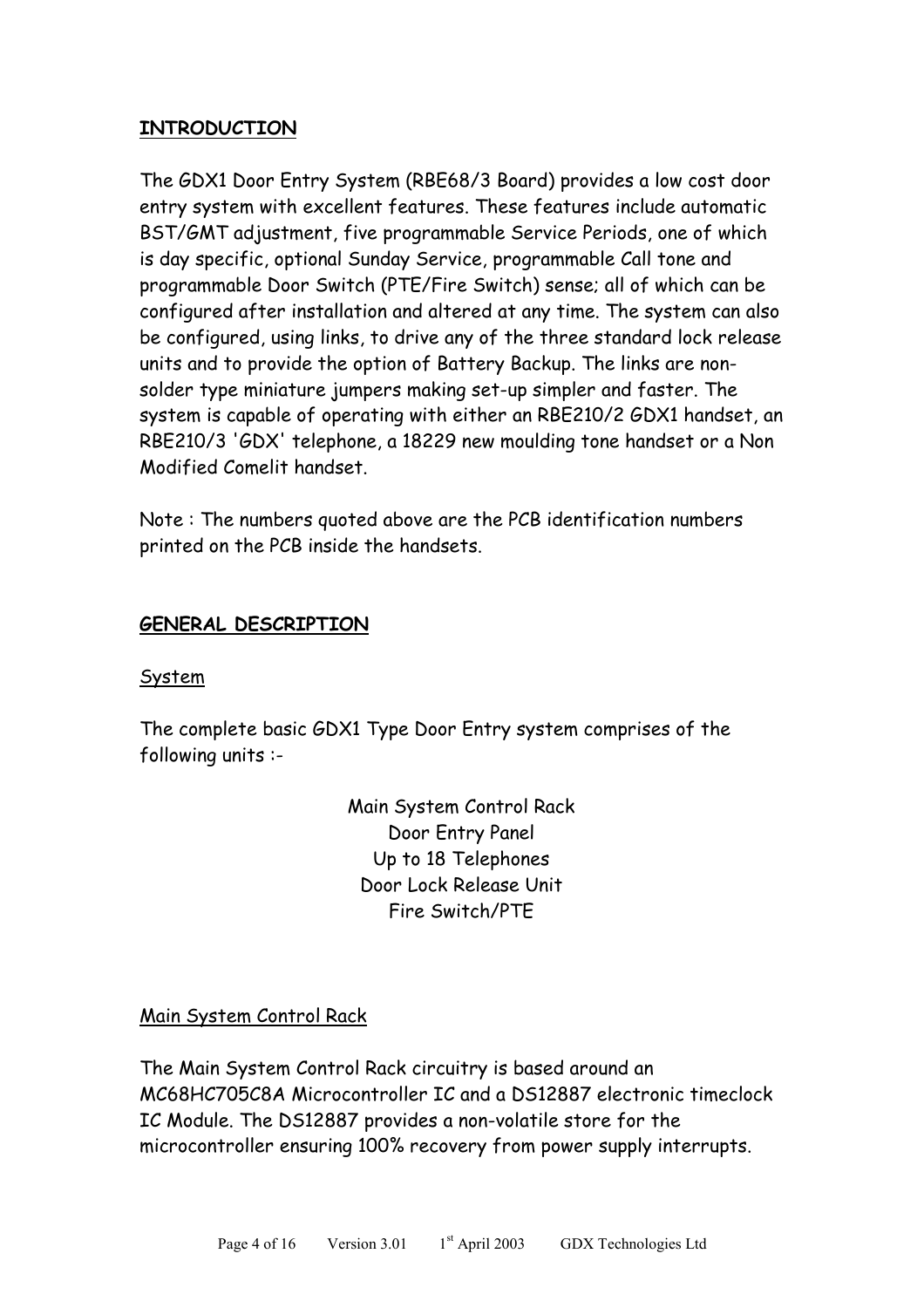#### Locks

A choice of three lock units may be operated from the system and are described in the following table.

| Lock Type                           | Links                                  |
|-------------------------------------|----------------------------------------|
| 12Vac @ 1A Energise to Unlock       | L4, L2 Fitted - L3, L1 Not<br>Fitted * |
| 12Vdc @ 500mA Energise to Unlock    | L3, L2 Fitted - L4, L1 Not<br>Fitted   |
| 12Vdc @ 500mA De-Energise to Unlock | L3,L1 Fitted - L4,L2 Not<br>Fitted     |

 If ac locks are to be used then Diode D19 should be removed and replaced with a Transient Suppresser GEV272Z1. D19 must be fitted for all dc lock types.

If the GDX1 door entry system is required to operate a lock of higher rating, the power system circuit will have to be adapted or a separate power supply employed.

**Note that no power should be applied to the system when the links are being configured.**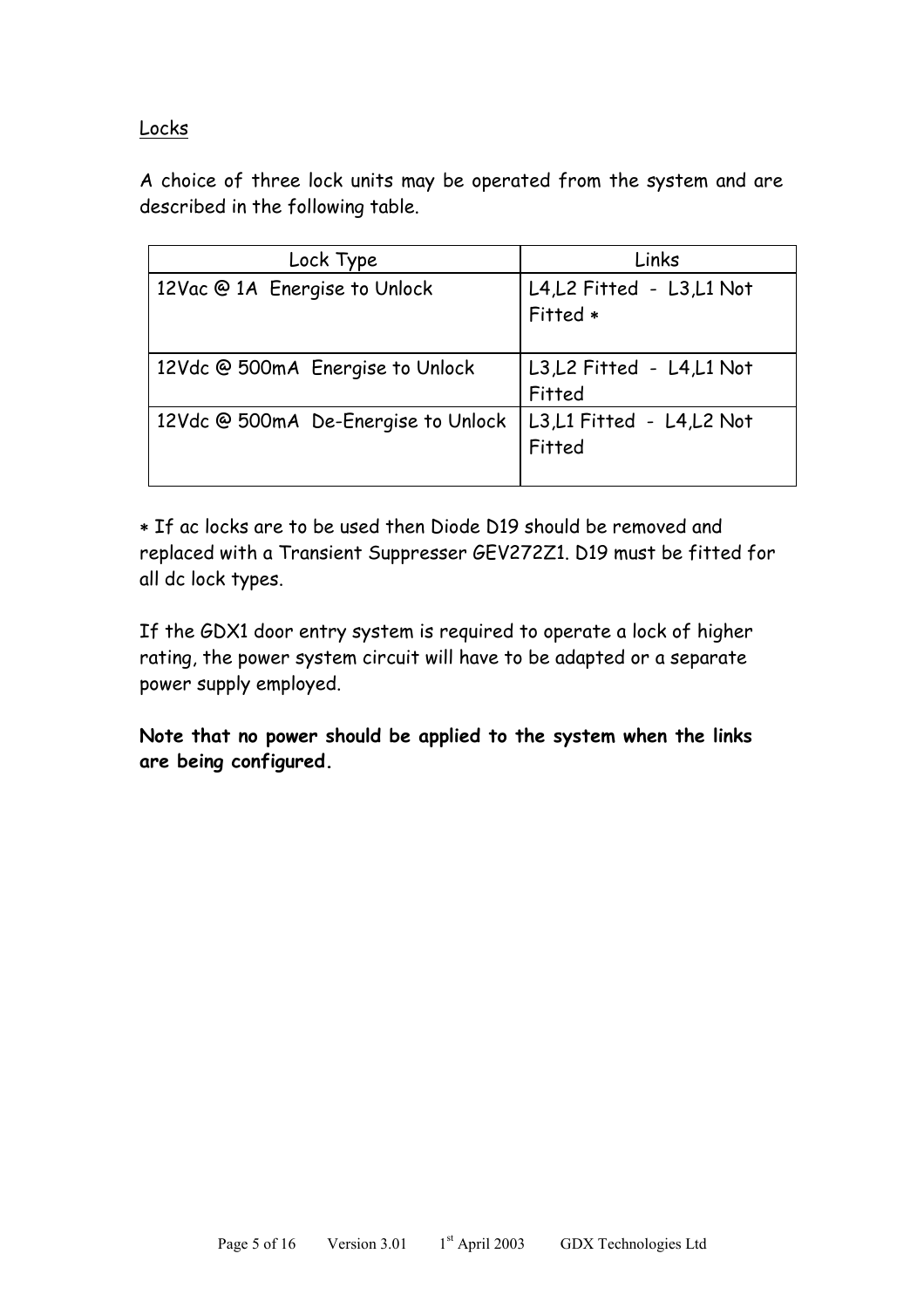# Telephone Connection

For the GDX1 system the Telephone is connected only to the System Control Rack via a **6 Core CW1308 twisted pair telephone cable**. The standard cable colour coding and wire designation is as follows :-

| Line           | Function                   | Colour            |
|----------------|----------------------------|-------------------|
| 1              | Audio Phone to Door        | WHITE/blue        |
| $\overline{c}$ | Audio Door to Phone        | <b>BLUE/white</b> |
| 3              | 0v                         | WHITE/orange      |
| 4              | 12Vdc                      | ORANGE/white      |
| 5              | Phone Lock Open<br>Control | WHITE/green       |
| 6              | Call Signal                | GREEN/white       |

The telephone used may be a Non Modified Comelit Unit, an RBE210/2 or an RBE210/3 fitted in the Comelit Moulding or a 18229 fitted in the new  $\frac{3}{4}$  length moulding (Note: RBE210/2, RBE210/3 & 18229 are the legends on the PCB's contained within the handsets). The connections when using each type are indicated below.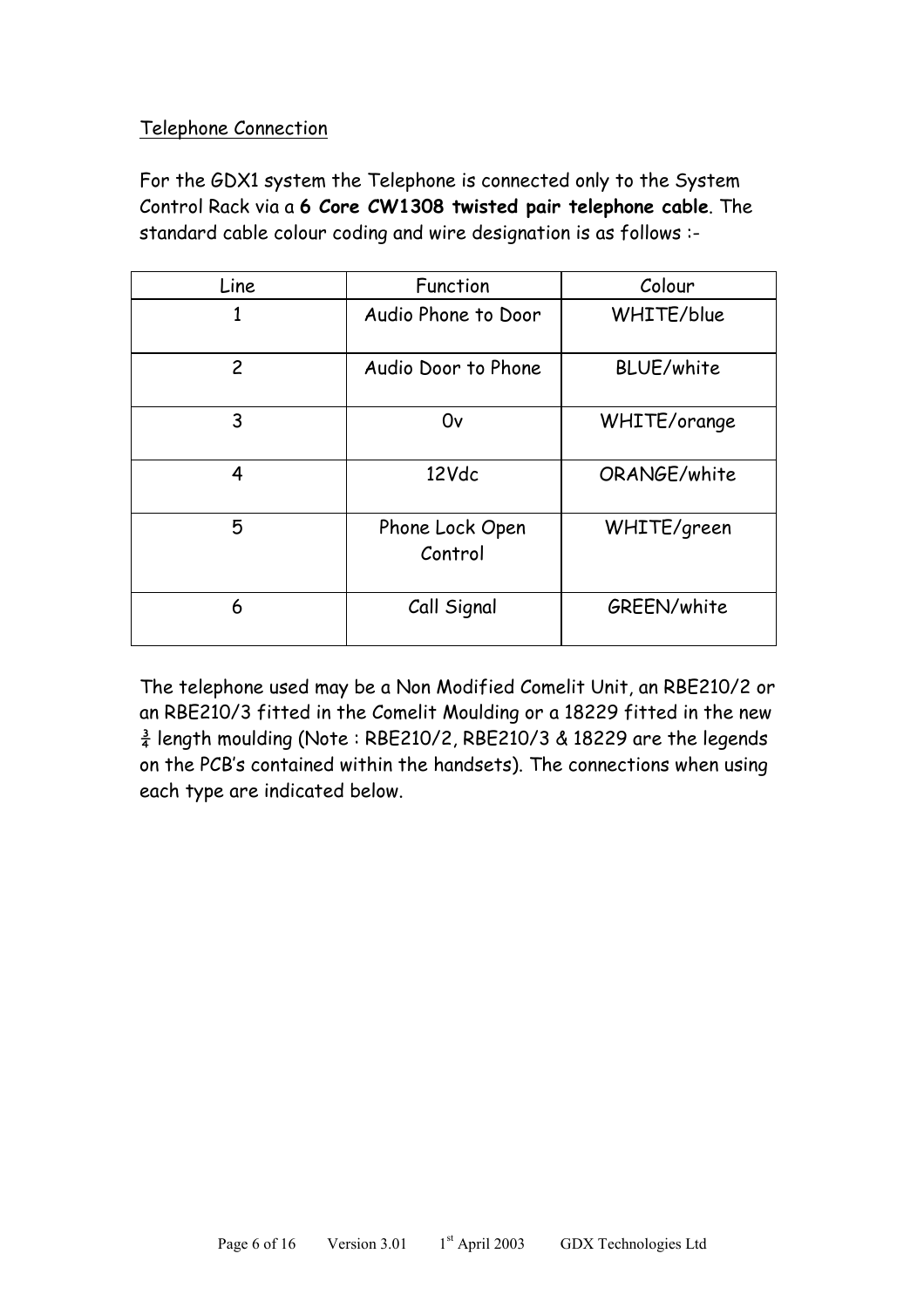Non-Modified Comelit Handset

The connections to the unmodified Comelit Unit is as shown below :



# RBE210/2 GDX1 Handset

When using the RBE210/2 telephone the connections are the standard 6 wire to 6-wire connection. i.e. 'one to one'. If this type of telephone is to be used then a 56  $\Omega$  6 Watt resistor must be fitted between locations 6 and 3 of the specific telephone termination block in the Control Rack.

#### RBE210/3 GDX1 Handset

When using the RBE210/3 telephone the connections are the standard 6 wire to 6-wire connection i.e. 'one to one'.

#### 18229 GDX1 Tone Handset

When using the 18229 telephone the connections are the standard 6-wire to 6-wire connection i.e. 'one to one'.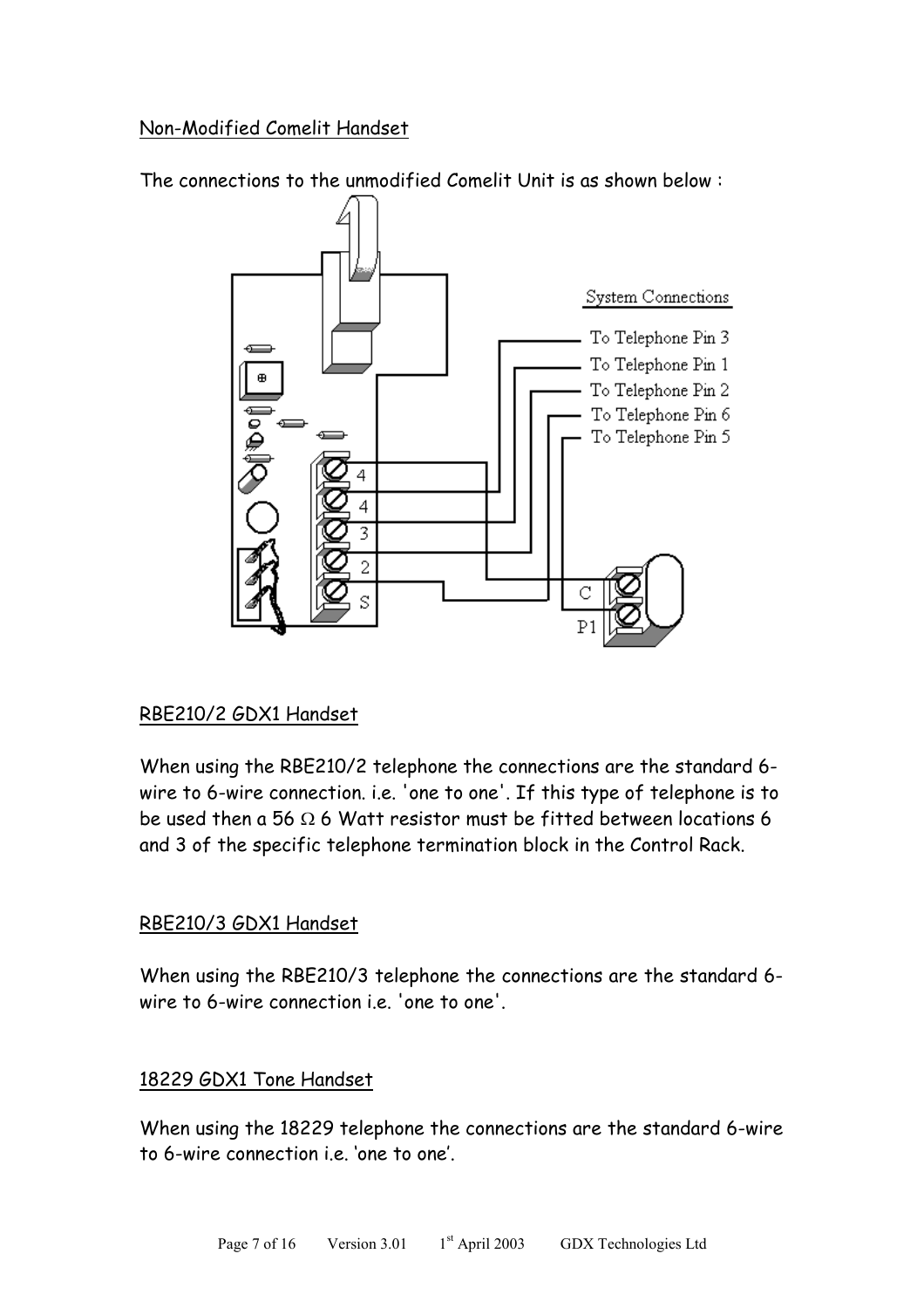# Power Supply

The unit may be powered from a single source with or without battery backup. The following link settings must be used:-

| <b>Battery Backup Fitted</b> | Links                       |
|------------------------------|-----------------------------|
| <b>YFS</b>                   | L5 Fitted L6, L7 Not Fitted |
| NO.                          | L6,L7 Fitted L5 Not Fitted  |

(Note that if the battery backup is **not** to be utilised then components D15, D16, D17, D18, R41, R42, TR9 and RL2 may not be fitted. If they are fitted and battery backup is **not** required, then link 7 should be removed.)

On the system rack a toroidal transformer provides a 12Vac supply to the main control circuitry. This ac supply is used to provide 12Vdc and 5Vdc regulated supplies and an unregulated 17Vdc supply. The unregulated supply is used to power the Call Signal Amplifier as well as the E/P Buzzer. The regulated 12Vdc supply is used to drive the lock and supply 12Vdc to the handset and audio circuits. The 5Vdc regulated supply is used to power all the digital circuitry and input sense circuitry.

Several LED's indicate the status of the Power Supply and are outlined in the table below:-

| Power Source                  | <b>LED Illuminated</b> |
|-------------------------------|------------------------|
| Vdc Unregulated               | Green LED (D11)        |
| 12Vdc Regulated               | Red LED (D12)          |
| 5Vdc Regulated                | Red LED (D14)          |
| Low Power Level Warning       | Amber LED (D17)        |
| (Indicates Low Battery Level) |                        |

The 12Vdc supply is short circuit protected, however a 1 Amp Fuse must be fitted in FS1. Fuse FS2 protects the AC lock output if AC locks are selected. A 1.6A fuse should be fitted in FS2 if required.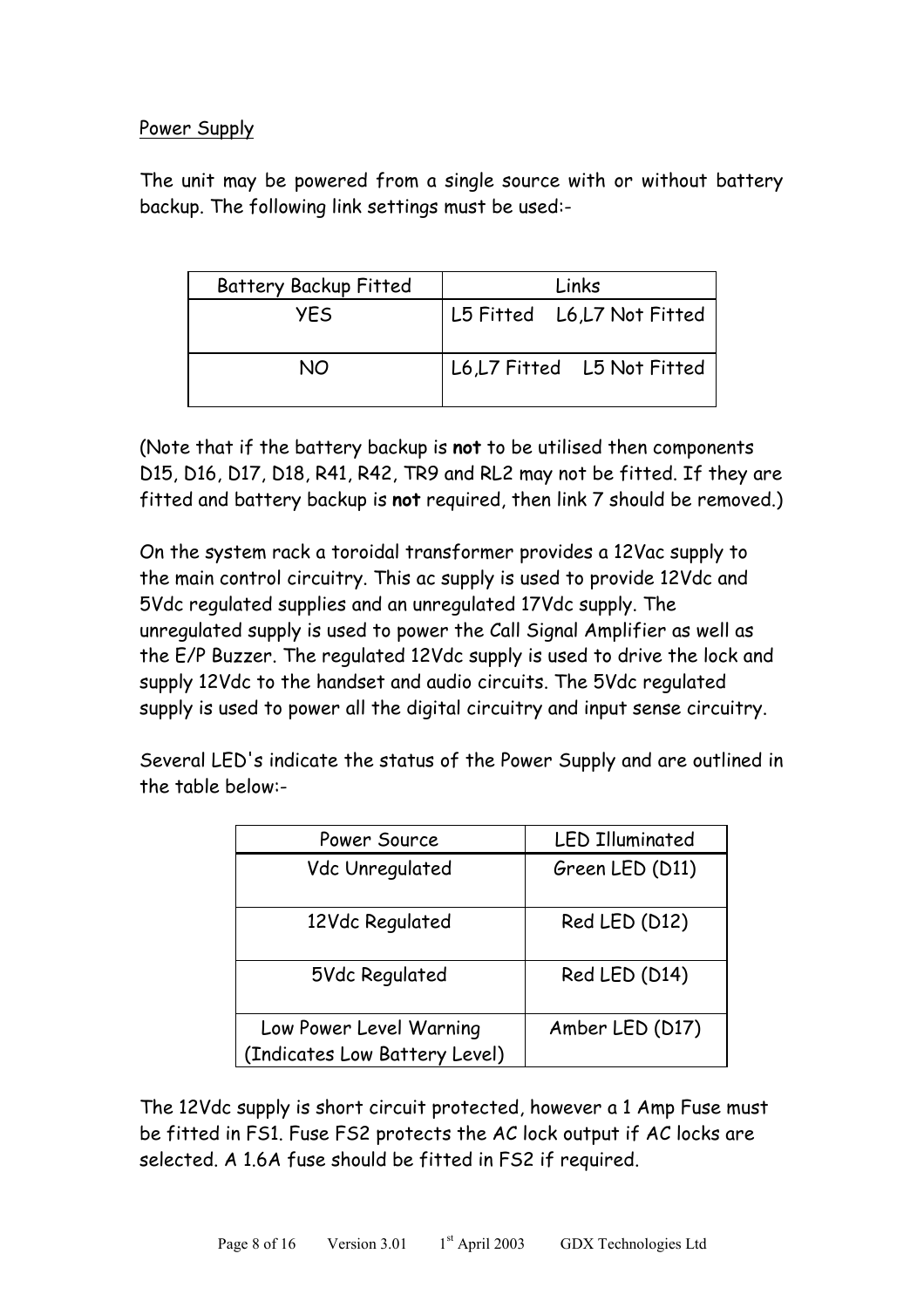# **PROGRAMMING**

#### Service Periods

There are five service periods, four of which may be configured to occur everyday including/excluding a Sunday. The fifth service period is specified for a particular day and is independent of whither Sunday Service has been selected or not. All service periods must be configured with valid times. To disable a service period simply make the ON time the same as the OFF time. All service periods are checked after entry and if an error is detected the user is requested to re-enter the service periods. After the five service periods have been configured the user is presented with the option of Sunday Service. Note that the Sunday service setting only applies to Service Periods 1 to 4. The default for Sunday service is OFF.

| Service<br>Period | Type            | Duration | Effective              | Sunday Service |
|-------------------|-----------------|----------|------------------------|----------------|
| 1 to 4            | Standard        | 24 Hours | On all Days            | Optional       |
| 5                 | Non<br>Standard | 24 Hours | On<br>Specified<br>Day | Not Applicable |

#### Setting the Service Periods

To begin alteration of the current Service Period Set-up press the 'Service Periods' Button. The Screen display should be as follows :-



The option which is currently flashing on the display is now under review and may be changed using the 'Increment' Button. When the user is happy with this setting the 'Next' Button should be pressed to move the focus on to the next option.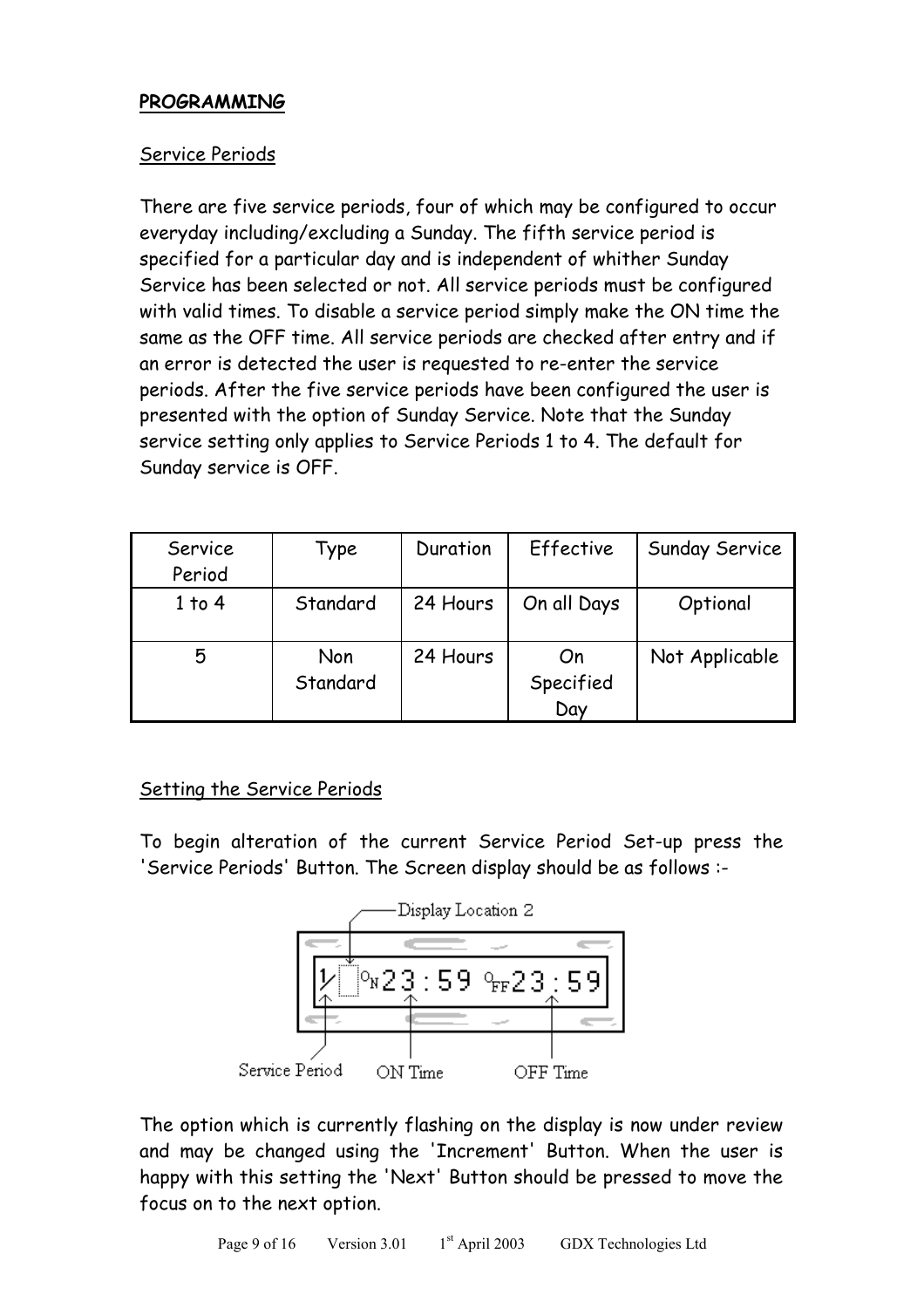The fifth service period display differs from the first four in that the 'active day' is displayed in location 2 of the display.

When all five service periods have been configured the user is presented with the following option :-



To switch the Sunday Service ON and OFF use the 'Increment' Button. When satisfied with the selection press the 'Next' Button. The display should then indicate that Checking is in progress. If the system is happy with the Service Periods the Normal Display, as explained next, is resumed.

If at any time during the Service Period Set-up procedure the user wishes to abort input simply press the 'Service Periods' button again or avoid data entry for 30 seconds.

# Normal Display

The Normal Display which is displayed continuously during normal idle Operation contains information regarding the Door Switch Sense (Fire Switch/PTE), which Tone has been selected, the day of the week, date, time and information regarding whither Sunday Service has been selected and if the current time falls within a defined service period. An example of the display is as follows :-

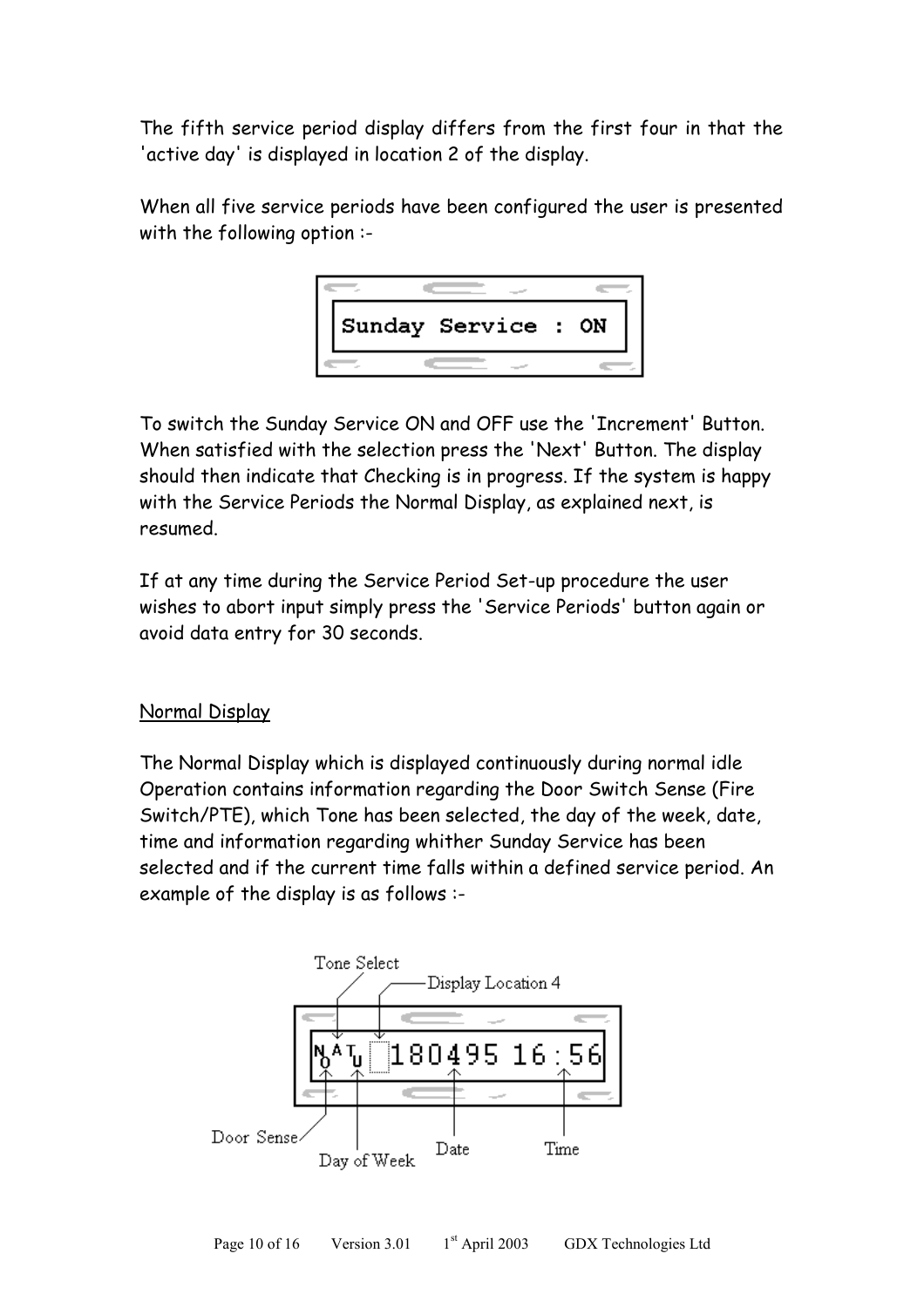A flashing  $\Box$  symbol in location 4 of the display indicates that the current time falls within a service period. Similarly a flashing  $\textbf{1}$  in location 4 of the display indicates that Sunday Service is ON. Both symbols may be flashing alternately reflecting the current system conditions at the current time.

# Setting the Date/Time/Tone/Door Sense

By pressing the 'Date/Time' Button the user may alter not only the Date and Time but also the Door Switch Sense and the Selected Call Tone. After pressing the 'Date/Time' Button the first character of the display will be flashing. This is the Door Sense. The Door sense may be toggled between Normally Open  $\binom{N}{0}$  or Normally Closed  $\binom{N}{C}$  depending on the type of Door Switch being used, the default is Normally Open. To change the sense use the 'Increment' Button. When satisfied with the selection use the 'Next' Button to move the focus to the next option which is the Tone Select Option. The user may select from three Call Tones A,B or C the default being A. As before the 'Increment' Button is used to change the setting and the 'Next' Button is used to move the focus to the next option.

After selecting the desired Door Sense and Call Tone the user may now set-up the Day of the Week and the current Date and Time using both the 'Increment' and 'Next' Buttons. When the minutes have been set-up and the 'Next' Button is pressed the Time will begin to increment in a normal fashion.

If at any time during the Date/Time Set-up procedure the user wishes to abort input simply press the 'Date/Time' button again or avoid data entry for 30 seconds.

Note: If the wrong Door sense has been set and the unit is now displaying the Door open/close symbol ( $\beta \notin \mathbb{C}$ ) and the lock is open, the system will now disregard all other inputs. To change the Door sense press **and hold** the Date/Time button and press RESET. When the display indicates 'Set Date/Time' release the Date/Time button and continue as before.

#### **OPERATION**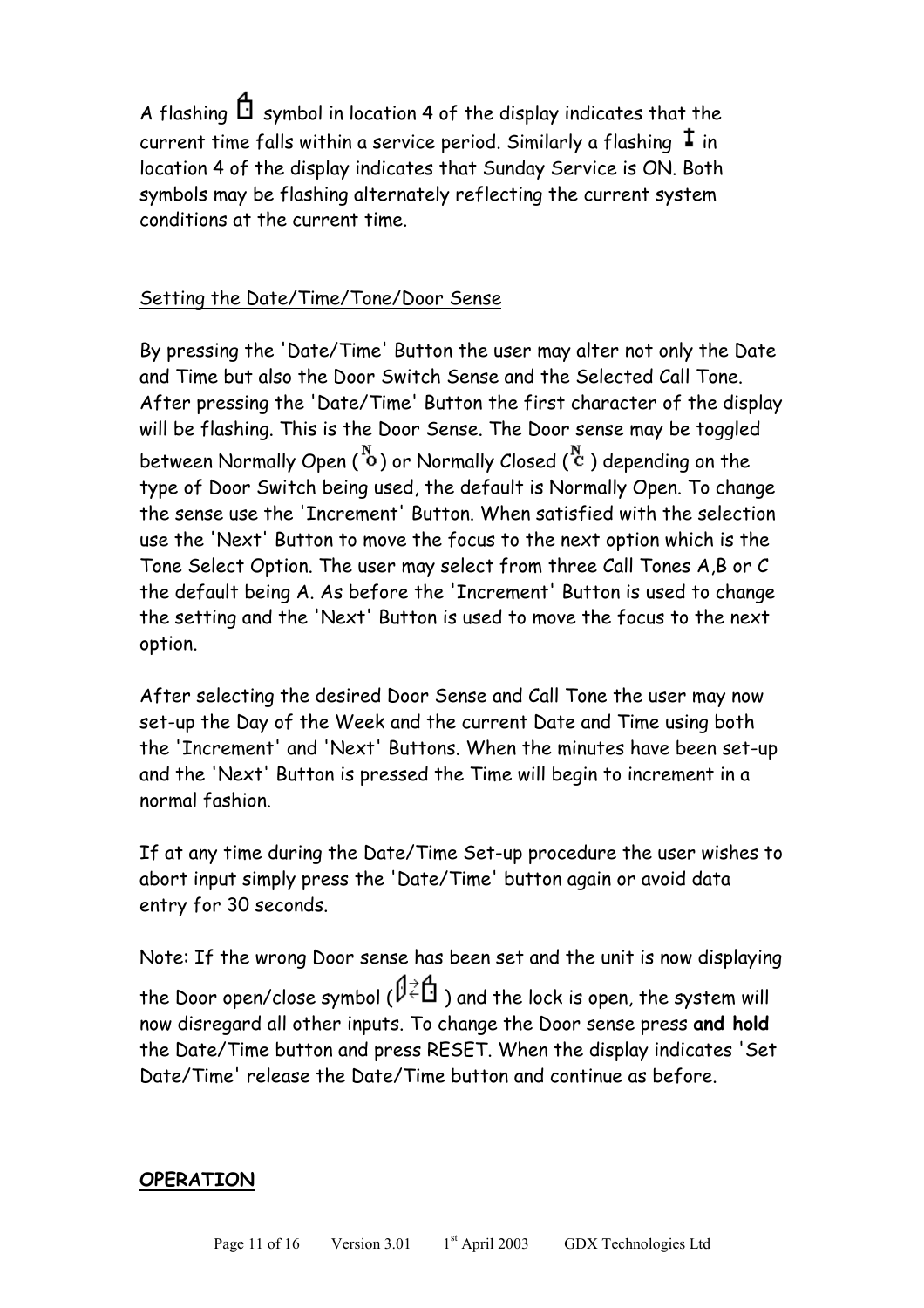# Normal Operation**.**

When a caller depresses a button at the Entrance Panel a Tone Signal is enabled and routed to the appropriate telephone for the duration of time that the button is depressed. During the time that the tone is enabled the Telephone will ring, provided the receiver is in place, and the buzzer on the entrance panel will sound. On lifting the receiver, full duplex audio communication is established between the Telephone and the caller at the Entrance Panel. The Telephone operator may then operate the lock release on there Telephone when the receiver is on or off the hook. When the lock release is operated the lock relay will be closed, and the Entrance Panel buzzer will sound, for a duration of approx. 5s. The display will indicate the operation of the lock release button by a rotating key  $(\hat{J})$  symbol and the word 'Lock'.

# Door Switch Operation

The Door switch input may be used as a PTE (Push to Exit) or as a **Non Fail-Safe** Fire Switch. When the Door switch is operated the lock relay will be closed and the Entrance Panel buzzer will sound four 'beeps' before being disabled until such time as the Door Switch is inactivated. During this period the words 'Door Switch' and the door open/close symbol  $(\hat{V} \in \hat{H}$ ) will be displayed.

**If the user wishes to provide a Fail-Safe Fire Switch then a Normally Closed type should be placed in line with the Door Lock +ve supply and De-Energise to open locks should be used.**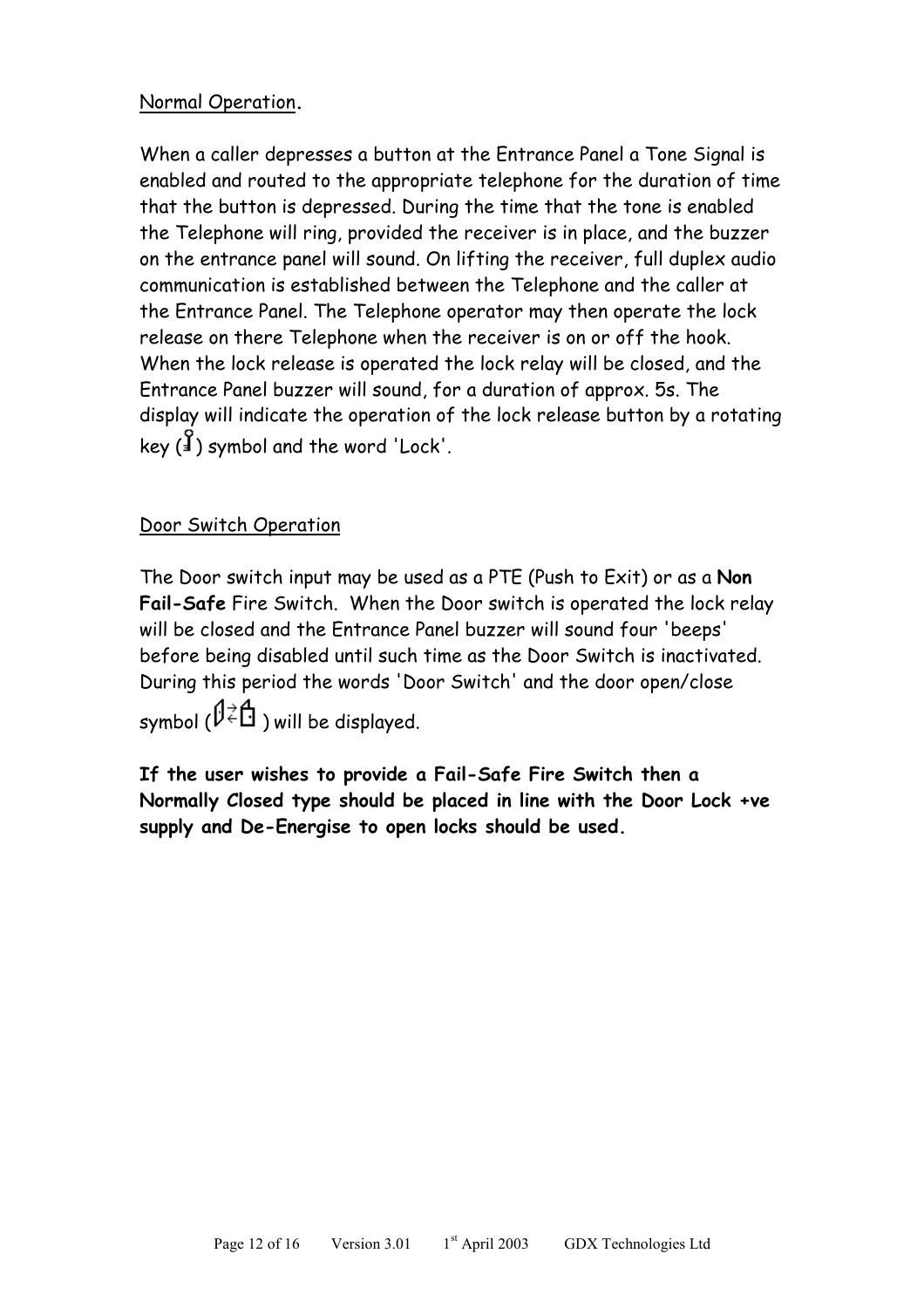### Service Operation

When the service button is pressed a check is made as to whither the current time falls within a service period. If the result is yes then the lock is activated for a pre-defined duration (5 seconds). During the time that the lock is activated the Entrance Panel buzzer will sound and the display will indicate an opening/closing door symbol ( $\beta \rightleftarrows \bigoplus$ ) and the word 'Serv.' If the current time does not fall within a service period a 'no entry' symbol  $(\overline{f})$  is displayed along with the word 'Serv.'

# Automatic BST/GMT Adjustment

The daylight saving function of the DS12887 provides automatic adjustment of the time when changing from BST to GMT and vica versa. On the first Sunday in April the time increments from 1:59:59AM to 3:00:00AM and on the last Sunday in October when the time first reaches 1:59:59AM it changes to 1:00:00AM.

#### Set-up Requirements

Electrical configuration of the board involves adjusting two potentiometers VR1 and VR2. VR1 is used to adjust the intensity of the display and VR2 is used to adjust the 12v supply regulation. To adjust VR2 connect a meter across telephone 1 termiantions 3 and 4 and adjust the potentiometer until the voltage is 12.0v if no battery backup is required and to 13.6 volts if battery backup is required.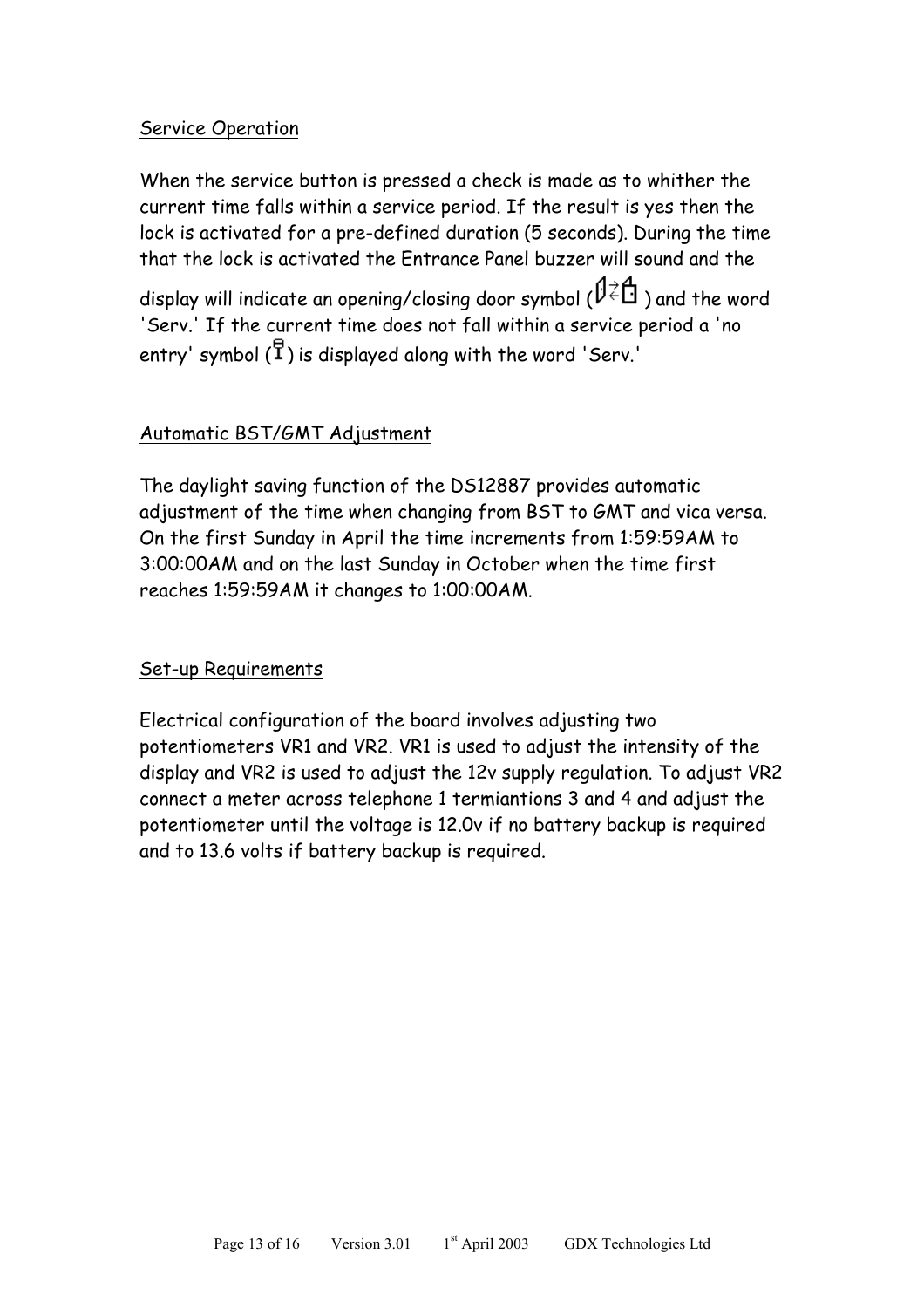# **TECHNICAL DETAILS**

#### Fault Finding Guide

#### Fault Symptom : No Power On System

Check visually that the following LED's are illuminated ;-

| Green LED D11 | Unregulated DC Supply |
|---------------|-----------------------|
| Red LED D12   | 12 Volt DC Supply     |
| Red LED D14   | 5 Volt DC Supply      |

If no green LED D11, then neither D12 or D14 will be illuminated either.

Check AC supply rails across AC1 & AC2 and across AC3 & AC4. There should be approximately 14 VAC across both of these sets of terminals.

If no AC present, check mains fuse located within mains terminal block. If fuse is okay, but there is no output from the transformer, then the transformer itself must be suspected.

#### Fault Symptom : No Supply To Telephones Or Lock Release

Check Fuse 1 – the 12 VDC supply fuse.

If blown, check with a meter for a short either across terminals 3 & 4 of any phone connections at the control rack or across the lock output terminals.

If a short is found, disconnect the lock from the control rack and check again. If the short has been removed, the lock or the lock cable must be suspected.

If the short still has not cleared, disconnect the phones from the rack one by one, checking for the short after each one has been removed until the shorting handset is found. Either the handset itself, or the cabling to the handset, must be suspected. Meter out the cabling to that handset and then try replacing the handset itself if the cabling is sound.

Replace the 1A 20mm Fuse and reset the control rack.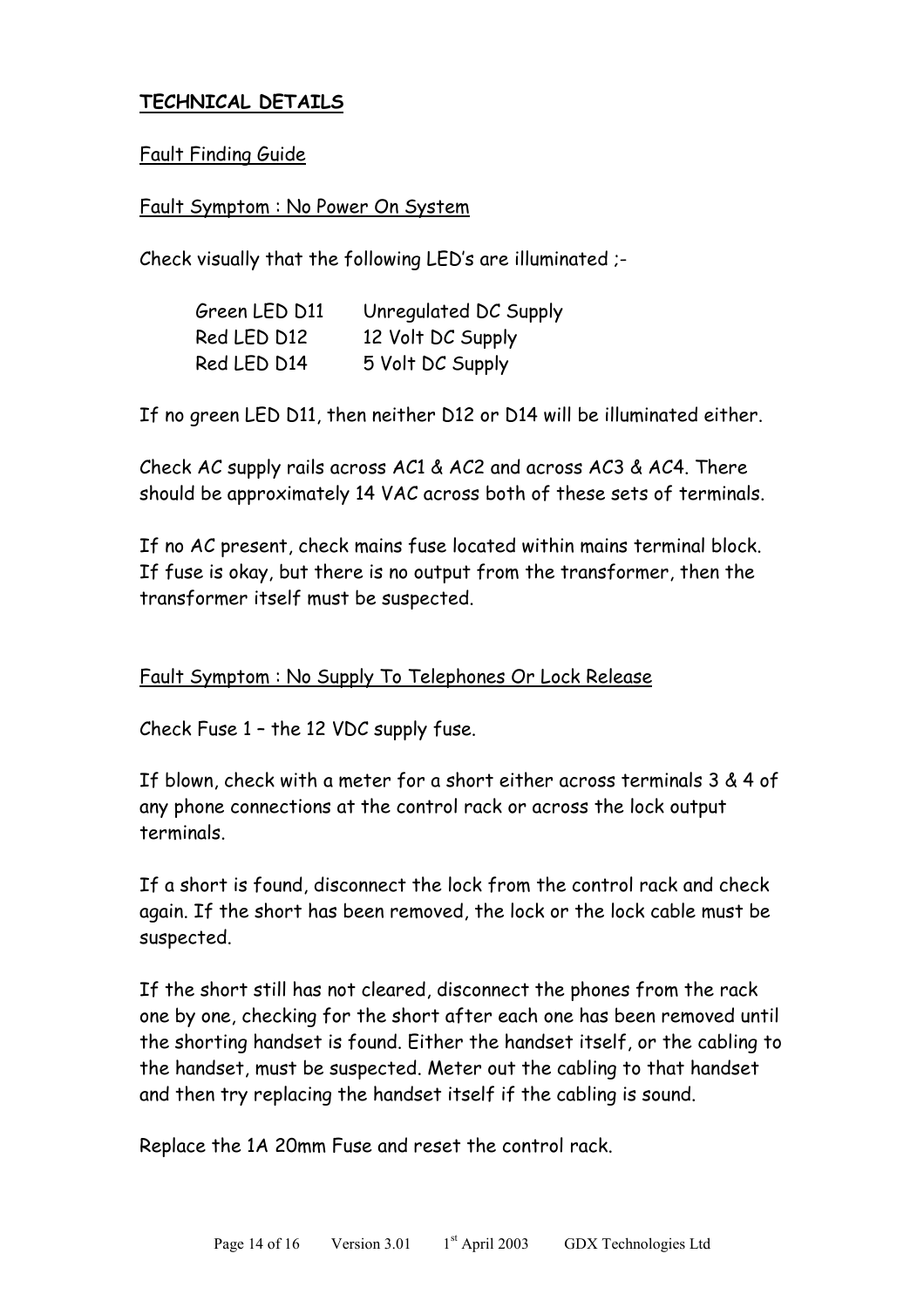# Fault Symptom : No Speech, Or Speech One Way On Whole System

Check the connections to the speech unit from the control rack. Check with a multimeter for a broken wire on either of connections 1 and 2 between the ADU and the control rack. Also check for a short between wires 1 and 2 and any other of the wires to the ADU within the cable itself. Again, also check for a short between wires 1 and 2 to ground (ie. onto the backbox or door frame etc). The cable itself can be ruled out by connecting the entrance panel directly into the control rack on a short length of cable.

# Fault Symptom : No Speech, Or Speech One Way On One Handset

Check connections to the handset from the control rack. Check with a multimeter for a broken wire on either of connections 1 and 2 between the control rack and the handset. Also check for a short between wires 1 and 2 and any other of the wires to the handset within the cable itself. The cable itself can be ruled out by connecting the handset directly into the control rack on a short length of cable. If all of the above don't provide the fault, try another handset into the affeted rack telephone position to determine if the handset itself is faulty.

# Fault Symptom : Lock Open All The Time

If the lock is open all time and only closes when the lock release button on the handset is operated, the lock type selection switch has been incorrectly set at normally closed. Switch off the control rack power and reconfigure the minature jumpers as detailed earlier in this document.